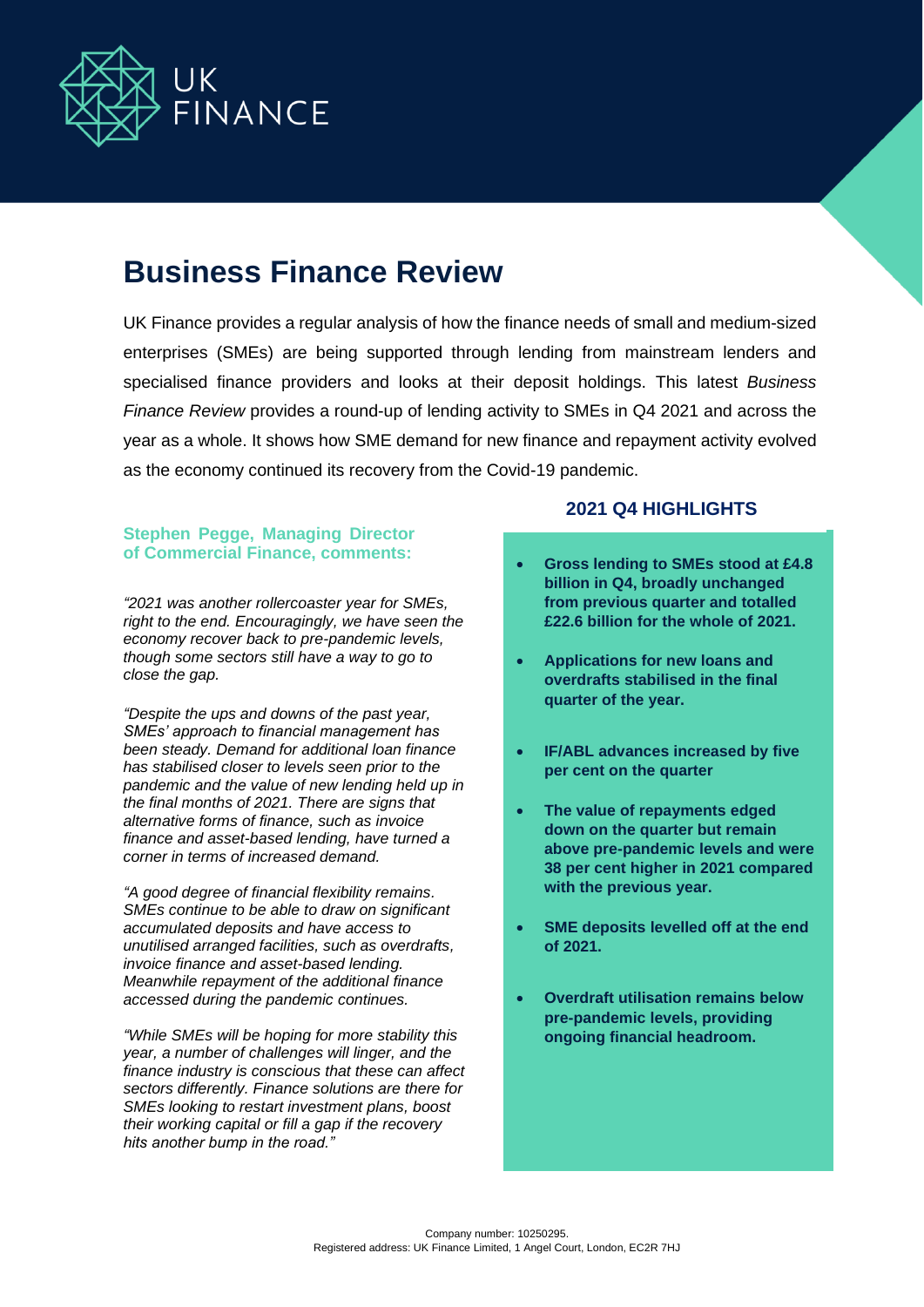#### **Economic outlook**

Last November UK GDP finally recovered to levels seen before the pandemic began in early 2020, and while the economy wobbled a little at the end of 2021 as a new Covid-19 variant emerged, the economy ended the year up 7.5 per cent on the previous one.

Most, but not all sectors have made up the ground lost over the past couple of years. Overall, service sector output is 0.5 per cent higher, following growth of 7.4 per cent in 2021. However, consumer-facing services remain well below pre-Covid levels and were further knocked off their recovery path by the Omicron variant, associated plan B restrictions and high level of infections, which depressed activity in retail and hospitality at the end of the year.

Construction activity had a solid end to 2021, expanding by one per cent in the final quarter of the year and posting a record 12.7 per cent annual growth rate for the year as a whole – though this followed an especially difficult 2020. Growth was buoyed by infrastructure, and repair and maintenance work.

The only broad sector not to have returned to pre-pandemic levels of output is production, which comprises mining, manufacturing, and utilities. Trends in manufacturing will be discussed in more detail in our Sector Spotlight, but the industry's growth has been hampered by global supply chain challenges, which continued in the final quarter of 2021. Mining and energy production both contracted at the end of last year.

2021 was another rollercoaster year for the UK and global economy, and the new Covid-19 variant at the end of the year highlighted that pandemic developments still have the potential to knock the recovery off course. While PMIs for services, manufacturing and construction indicate solid new business growth and more optimism about the next 12 months, recent geopolitical developments are a new source of uncertainty.

The war in Ukraine, in addition to the significant humanitarian impact, will be detrimental for the global economy. The conflict is already fuelling large increases in input costs and energy in particular, which look set to push inflation even higher and lead to more persistent price rises through this year.

While much of the focus has been on the impact on households of rising inflation, this also presents challenges for businesses. The latest producer price data shows input cost inflation continues to run at double-digit rates, with businesses seeking to pass through at least some of these increases. Many sectors will also be challenged by sharp increases in energy costs, and they will be without the relative protection of the price cap.

The squeeze on households and the dampening effect that is having on consumer sentiment – likely exacerbated by recent developments – could also present new challenges to consumer-facing sectors. Growing concerns about the outlook for household finances in the year ahead is likely to result in many paring back on non-essential spending.

In addition, some of the emerging recovery challenges we pointed to in the last Business Finance Review (BFR) were still in play in the final quarter of 2021 and look set to persist into at least the early part of this year.

Businesses continue to try and fill vacancies to increase capacity or address worker shortages. The number of vacancies in the economy hit another record high in the three months to January 2022 and the ONS BICS survey showed a third of businesses (excluding those employing fewer than ten people) were experiencing worker shortages, with no sector unaffected. This could constrain some businesses from continuing to bounce back this year.

Vacancy numbers could also fuel higher pay increases across the economy, adding further to concerns about the persistence of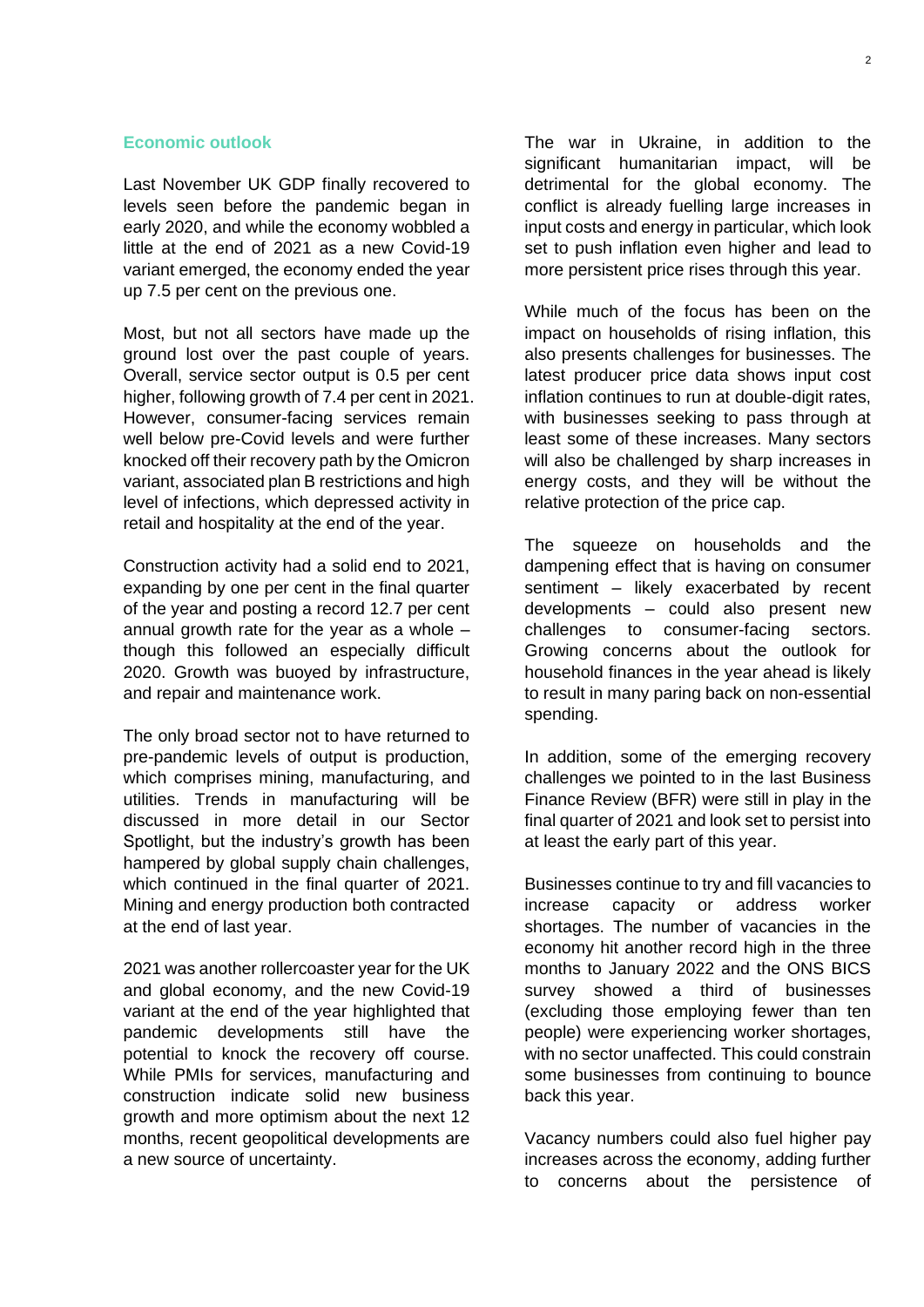inflationary pressures. Headline pay growth has trended down in recent months, but it is far from clear that calls for pay restraint will be heeded, particularly in sectors and occupations where shortages are most acute.

Nevertheless, the overall outlook for the UK economy this year remains one of growth. The average independent forecast for GDP growth this year, as reported by HM Treasury, is 4.4 per cent with private consumption being the primary driver.

However, if prospects for consumers deteriorate, other areas of the economy such as investment and net trade do not look particularly well placed to fill the gap. Many forecasters have already incorporated into their predictions a rebound in business investment spending as Covid-19 uncertainty subsides. Businesses may focus on additional investment in areas that can help address skills shortages, but pressure on margins is likely to limit growth in capital spending.

The outlook for trade is perhaps more concerning. UK exporters have lost ground in recent years. While merchandise exports from the EU were broadly flat last year compared with 2019, the UK's were down some 16 per cent. With further transition arrangements, as a result of Brexit, kicking in later this year, there could yet be further challenges for international businesses to come.

#### **SME finance**

It has been a bumpy couple of years for the economy, SMEs, and their engagement with banking and finance sector. This *Review* benefits from data for the whole of 2021 allowing us to compare and contrast the demand for lending and management of finances by SMEs across the Covid-19 pandemic and associated lockdowns.

**Table 1** presents the headline lending, repayment, and deposit metrics that we report in our *Business Finance Reviews.* Across all indicators there have been some significant swings, not only compared with 2020, but also compared with that seen before the emergence of Covid-19 in 2019

|                               | 2019    | 2020      | 2021     | % change 2020-21 |
|-------------------------------|---------|-----------|----------|------------------|
| Lending                       |         |           |          |                  |
| Gross lending £m              | 24.900  | 63,600    | 22,600   | $-64.5$          |
| Net lending £m                | $-700$  | 40,400    | $-9,300$ | $-123$           |
| Loan applications<br>no.      | 139,300 | 1.789.700 | 239,200  | $-86.6$          |
| Overdraft<br>applications no. | 202,100 | 136,600   | 43,200   | $-68.4$          |
| Overdraft utilisation         | 58%     | 44%       | 41%      |                  |
| <b>Repayments</b>             |         |           |          |                  |
| <b>Total repayments</b><br>£m | 25,600  | 23,200    | 31,900   | 37.5             |
| <b>Deposits</b>               |         |           |          |                  |
| Sight £m                      | 117,000 | 158,200   | 168,300  | 6.4              |
| Time £m                       | 84.800  | 101.400   | 104,400  | 3.0              |

*Source: UK Finance Note: Data rounded to the nearest 100*

Demand for finance, as measured by the volume of loan and overdraft applications, fell back sharply in 2021 following the high surge in demand for lending via government-backed loans in 2020. Comparisons with 2019 indicate that loan and overdraft demand took different paths last year, with applications for loans higher than that reported in 2019 as scheme lending supported demand for loans in the first half of the year, but applications for new or increased overdrafts being considerably lower than that reported prior to the pandemic. Moreover, utilisation of existing overdraft facilities declined further in 2021 compared with 2020.

These demand trends have translated into a decline in gross lending in 2021 of nearly twothirds compared with 2020, but with overall lending last year approaching levels seen in 2019.

We also saw a notable shift in repayment activity in 2021, with total repayments by SMEs rising by some 38 per cent on 2020 and by a quarter relative to 2019. The rise in repayments last year was driven by the end of the year-long deferral in repayments on Bounce Back Loans (BBLS) and Coronavirus Business Interruption Loans (CBILS), with repayments falling due for around nine in ten government-backed facilities in 2021, unless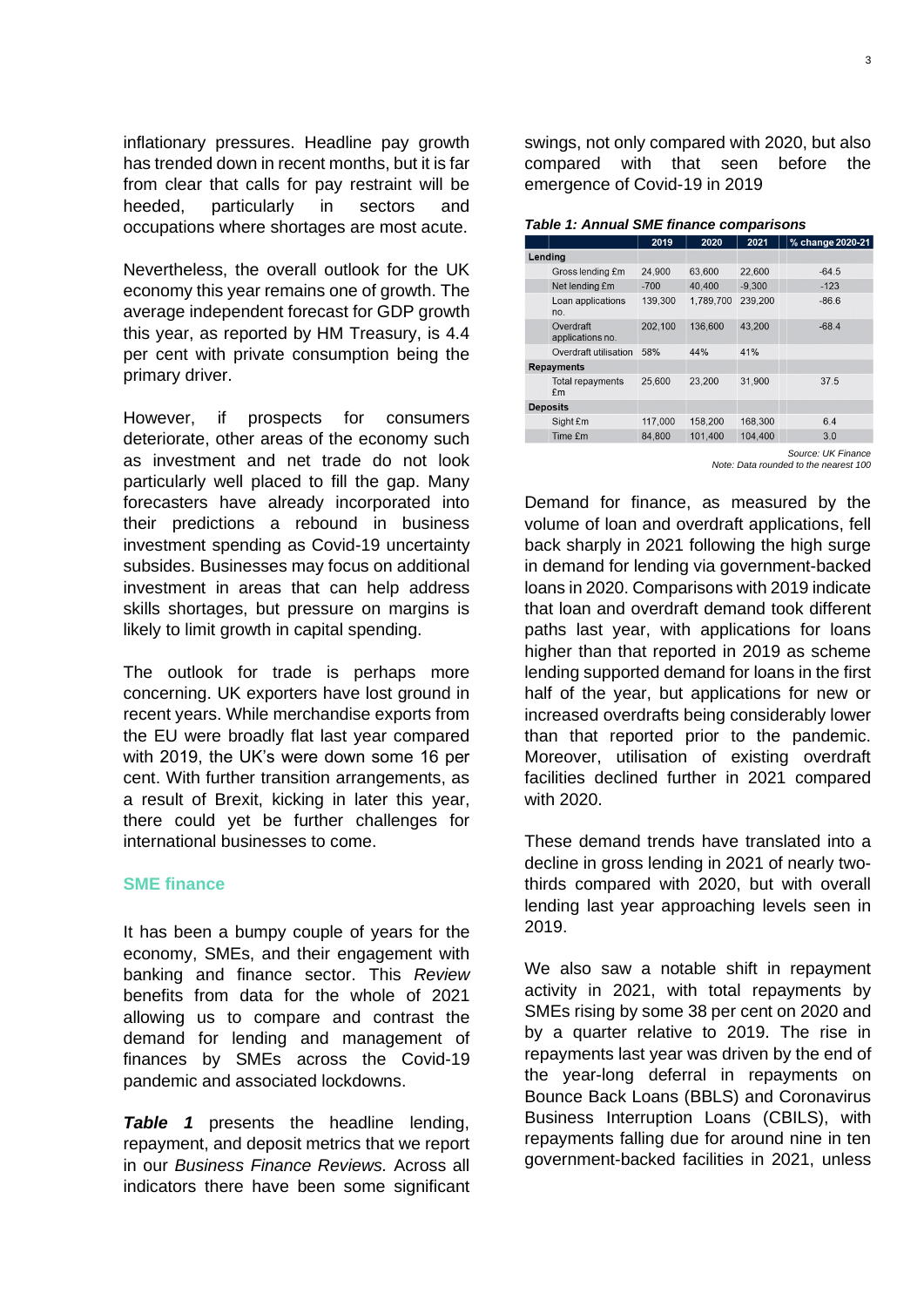the SME had accessed a BBLS pay as you grow payment holiday.

The final significant development was the continued rise in SME deposits through last year. At the end of 2021, total deposits were five per cent higher than at the end of the previous year, with growth more prevalent in instant access accounts. This followed deposit growth of almost 30 per cent in 2020 as SMEs accessed available loan schemes but hadn't fully utilised the funds, combined with likely reductions in some outgoings during lockdowns.

#### **2021 Q4 developments**

The remainder of the review will focus on developments in the most recent quarter's data. Across the range of finance metrics, trends seen in the final months of last year largely mirrored that reported across the year.

*Chart 1: Number if Loan and Overdraft applications (000s)*



*Chart 1* shows a largely stable picture for demand for finance from SMEs in the final quarter. Applications for loans fell materially following the end of the government-backed BBLS and CBILS schemes in the spring, and has generally continued to be flat in subsequent quarters, including 2021 Q4.

There has been a very high degree of stability in overdraft demand during 2021, with the number of applications averaging just under 11,000 each quarter, with similar consistency in the value of applications.

Notably, application trends across both small (under £2 million turnover) and medium-sized (£2 million to £25 million) enterprises have followed the same trajectory through 2021 and in the most recent quarter.

As we have highlighted previously, the outcome of softening demand for new finance from the early months of 2021 has seen a decline in overall gross lending. The stability in demand in the last quarter of the year has similarly resulted in new lending broadly in line with that reported in 2021 Q3 *(chart 2)*. And in the latter half of 2021, gross lending was close to levels reported in the years prior to the pandemic.





In line with the national picture there has been relatively little movement in lending across regions in 2021 Q4. *Chart 3* shows the regional distribution of gross lending. In every region lending is down compared with when government-backed schemes were live, but has been broadly stable in the past two quarters.

*Chart 3: Gross lending by region*

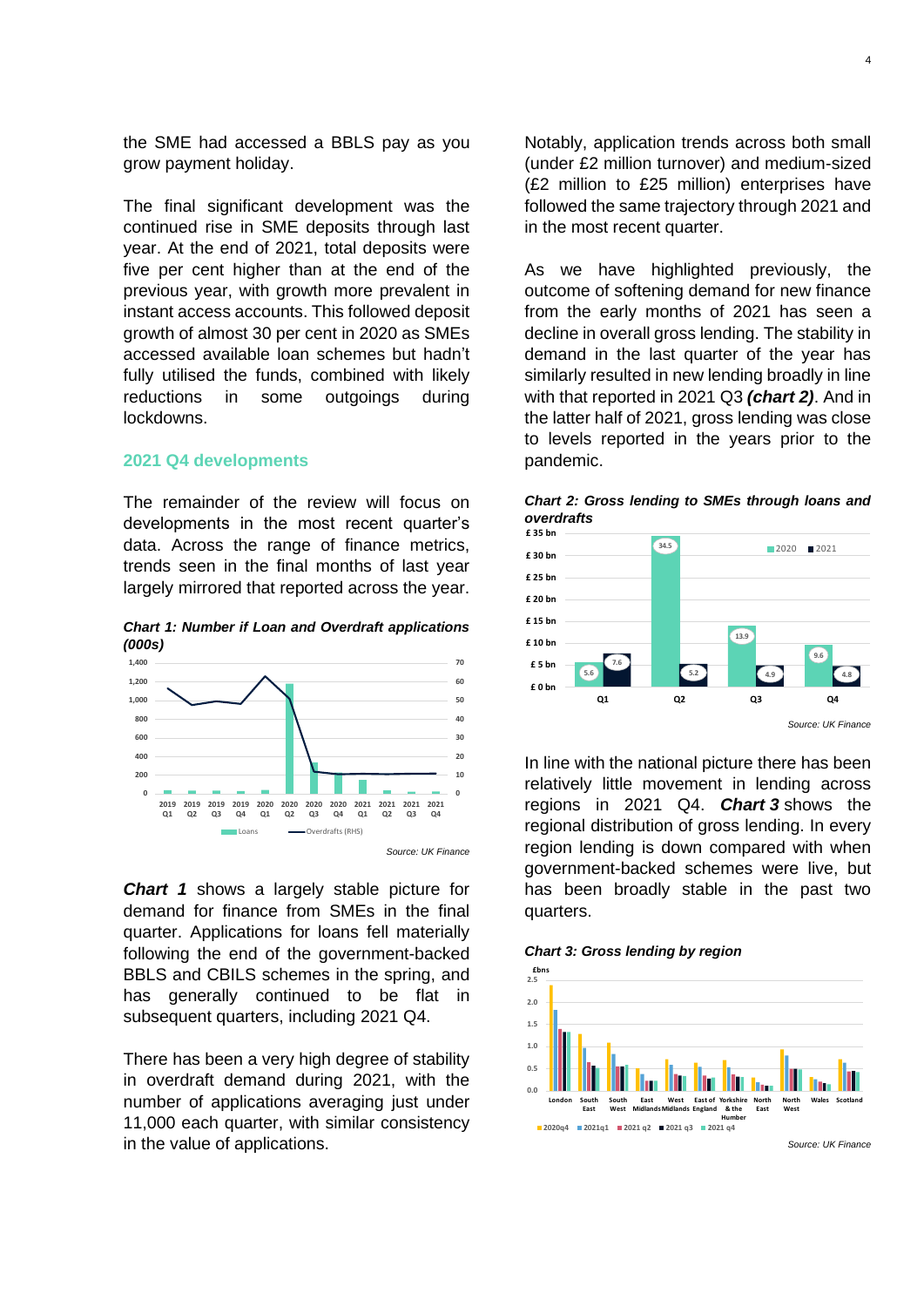A handful of regions saw a modest increase in lending compared with Q3 including the South West and East of England. In contrast, further declines in gross lending were reported in the South East, Wales, Scotland and the West Midlands. Elsewhere new lending was largely unmoved from the previous quarter, but was lower than the start of the year, when government schemes were still in operation. Over 2021 as a whole, the spread of gross lending mirrored the distribution of the business population across the country.

Approval of loans and overdrafts by sector also show relatively little movement in the final months of 2021 *(chart 4)*. In line with the stabilisation in applications at the end of last year, we see a similar profile in approvals across industry sectors. While there was a slight increase in approvals for businesses in the wholesale and retail, real estate, and professional services sectors in Q4, these remained below levels reported in the first half of the year.

*Chart 4: Number of approved loans and overdrafts by sector*



## **Invoice Finance and Asset-Based Lending (IF/ABL)**

We noted in last quarter's BFR that despite the levelling off in demand for loan and overdraft finance, IF/ABL finance looked to have turned a corner in 2021 Q3. The latest data confirms this trend. **Chart 5** shows IF/ABL advances over the quarter since the start of the

pandemic. Following a period of relatively stable albeit suppressed demand during the pandemic, when businesses substituted IF/ABL finance for government-backed loans, there are signs of recovery in the second half of 2021.

Advances rose by 11 per cent in Q3 and by a further five per cent in the final quarter of last year. However, at just over £17 billion this remains lower than that reported just before the pandemic.





#### **Payment times**

An oft-discussed challenge to financial management for SMEs is that of 'late payment'. Despite this there is a lack of consensus on the definition of the term and a lack of definitive data. In practice, the term late payment is often used as shorthand for excessive payment times (whether inside or outside of terms) and also a range of what are more properly described as poor payment practices.

But what actually happened with payment times when the pandemic and the subsequent economic disruption hit, and what do we expect to happen as the recovery hopefully takes hold?

UK Finance data shows part of the story. Our data breaks payment days across factoring clients and invoice discounting clients. To note on the representativeness of this sample of UK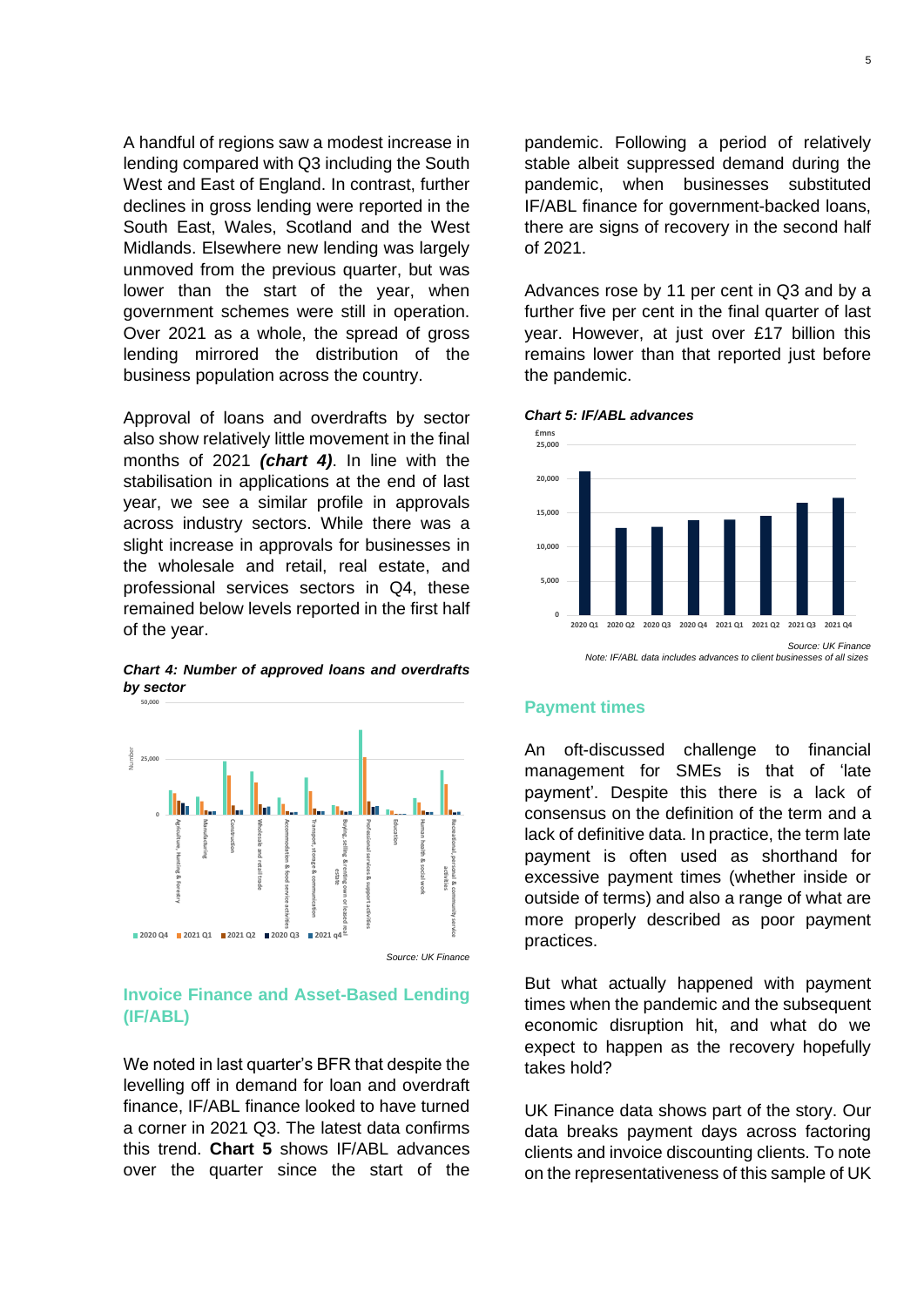businesses, it must be emphasised that those businesses that use types of invoice finance will likely have a discipline around credit management that may not be seen in their peers, and in the case of factoring they will have it managed for them by experts. Subsequently, in general one would expect them to suffer relatively less from extended payment times.

Based on the data UK Finance collects from its IF/ABL members – which in turn covers the payment experiences of 35,000 client businesses across the UK economy – as the first lockdown began in the first quarter of 2020 we saw what one would expect when businesses seek to conserve their own working capital in the face of economic uncertainty; payment days began to lengthen.

Mean debtor payment days for clients stood at around 55 days at the end of March 2020 but increased to over 60 at the end of April and then almost 63 at the end of May, a level not seen since 2007/8. But as the various government fiscal interventions to preserve businesses kicked in, payment days began to drop, returning to pre-pandemic levels by July and continuing to drop far below to bump along in the high 40s or low 50s for the following 18 months – unprecedently low levels.

This means that at the height of the economic disruption caused by the pandemic, after an initial spike, this sample of businesses were being paid up to ten days sooner than they were before Covid-19 struck. The potential reasons for this reduction will likely include the liquidity injected into the market through the government lending schemes, Job Retention Scheme, deferred VAT and other interventions.

At the same time, other studies report continuing challenges, with research from the Chartered Institute of Credit Management (CICM) and Pay.UK reporting half of smaller businesses suffering from late payment in 2020, though admittedly down on 2019, and the Federation of Small Businesses (FSB)

finding that as many as 400,000 small firms might collapse as a result of late payment in 2022. The picture is, therefore, not clear and businesses of different sizes and in different sectors are likely having very different experiences.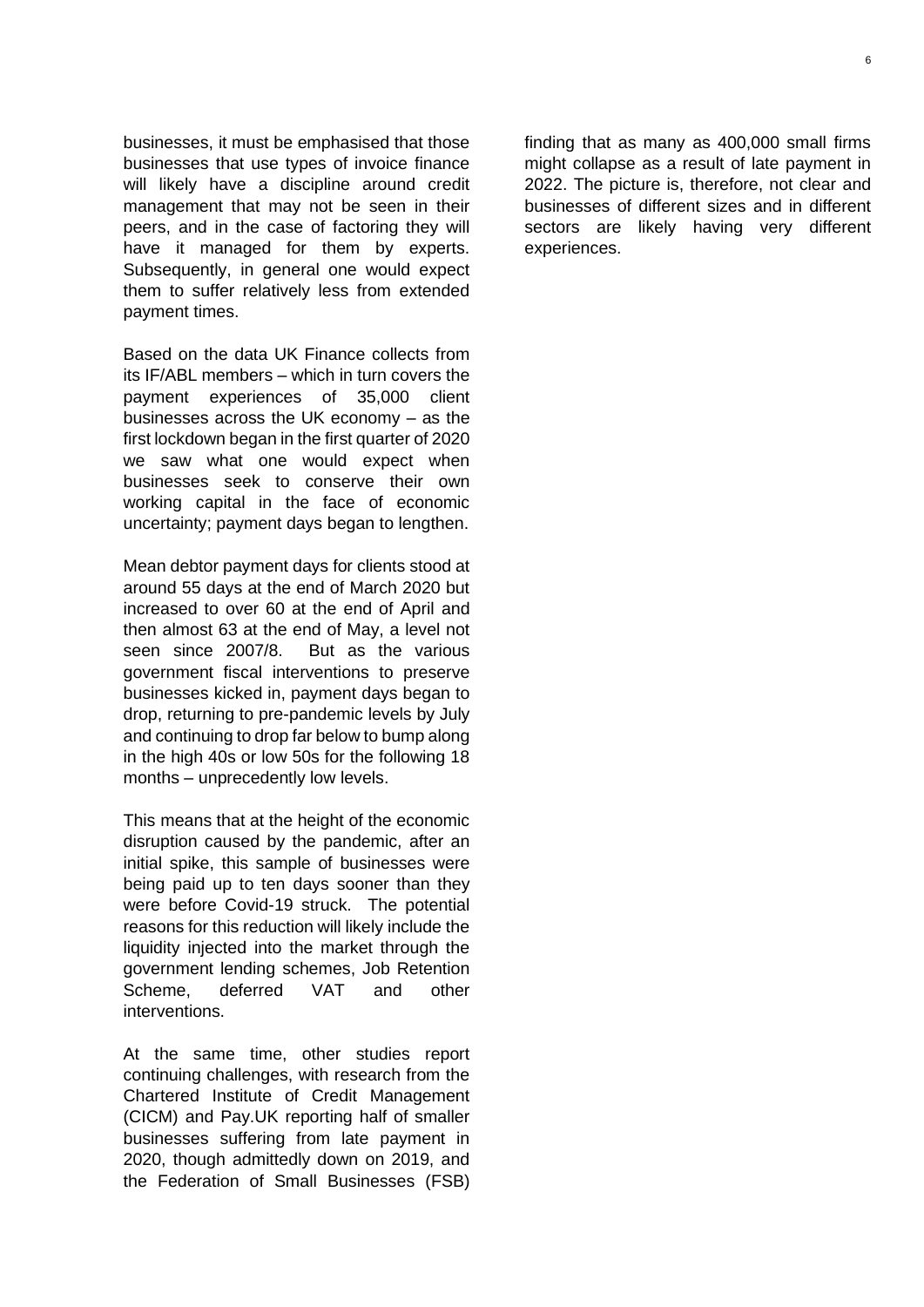#### *SPOTLIGHT: MANUFACTURING*

*Each quarter the BFR focuses on a particular region or sector. This quarter the spotlight is on manufacturing. The industry rebounded faster than the economy from the first lockdown in 2020 but has since been hampered by global supply chain disruptions.* 

*Chart 6 shows that manufacturing output was harder hit than the rest of the economy in the early days of the Covid-19 pandemic but bounced back more quickly in the latter part of 2020 as businesses were able to operate more normally than those in some service sectors, for example.* 

*However, this recovery was knocked off course somewhat last year as supply chain constraints, particularly in the transport sectors, impacted on production. Vehicle manufacturing, for example was still nearly a quarter lower at the end of 2021 compared with 2019 Q4. Stripping out automotive, manufacturing output was just 0.4 per cent below pre-pandemic levels. In contrast, pharmaceuticals output has surged as a result of vaccine production and the food manufacturing sector has been largely stable due to sustained demand through the pandemic.*



*Surveys at the start of this year point to an improving outlook, suggesting that the worst of the supply chain problems may have passed. However, cost pressures are significant across the industry, with the latest data continuing to show manufacturers are facing double-digit increases in input prices. For*  *some sectors, the rising price of energy will be particularly concerning. The recent ONS BICS survey also noted that the sector has faced additional costs from the end of the EU transition period. Like many other sectors, manufacturers are also facing challenges with recruitment. Nevertheless, manufacturing businesses appear somewhat more confident than average about future survival.*

*Manufacturers made significant use of the government's BBLS and CBILS loan schemes through the pandemic. Data from the British Business Bank (BBB) shows that despite accounting for around five per cent of the business population, the sector accounted for 14 per cent of CBILS facilities and six per cent of BBLS.* 

*Analysis of UK Finance data, shown in Chart 7, shows the rapid growth in the volume and value of loans approved to manufacturers following the introduction of the government loan schemes. The value of loans and overdrafts approved in 2020 was almost double that in 2019, however the path of approvals last year trended down, in line with that seen in the rest of the economy. Moreover, the bulk of approvals in both 2020 and 2021 were for loan financing with overdraft demand considerably down on that seen prior to the pandemic. Similarly, overdraft utilisation, which has historically been lower in manufacturing than the economy average, has also reduced since the onset of Covid-19 and remained at lower levels than that seen before the pandemic at the end of 2021.*





*Manufacturers, similar to businesses in other sectors, accumulated significant deposits*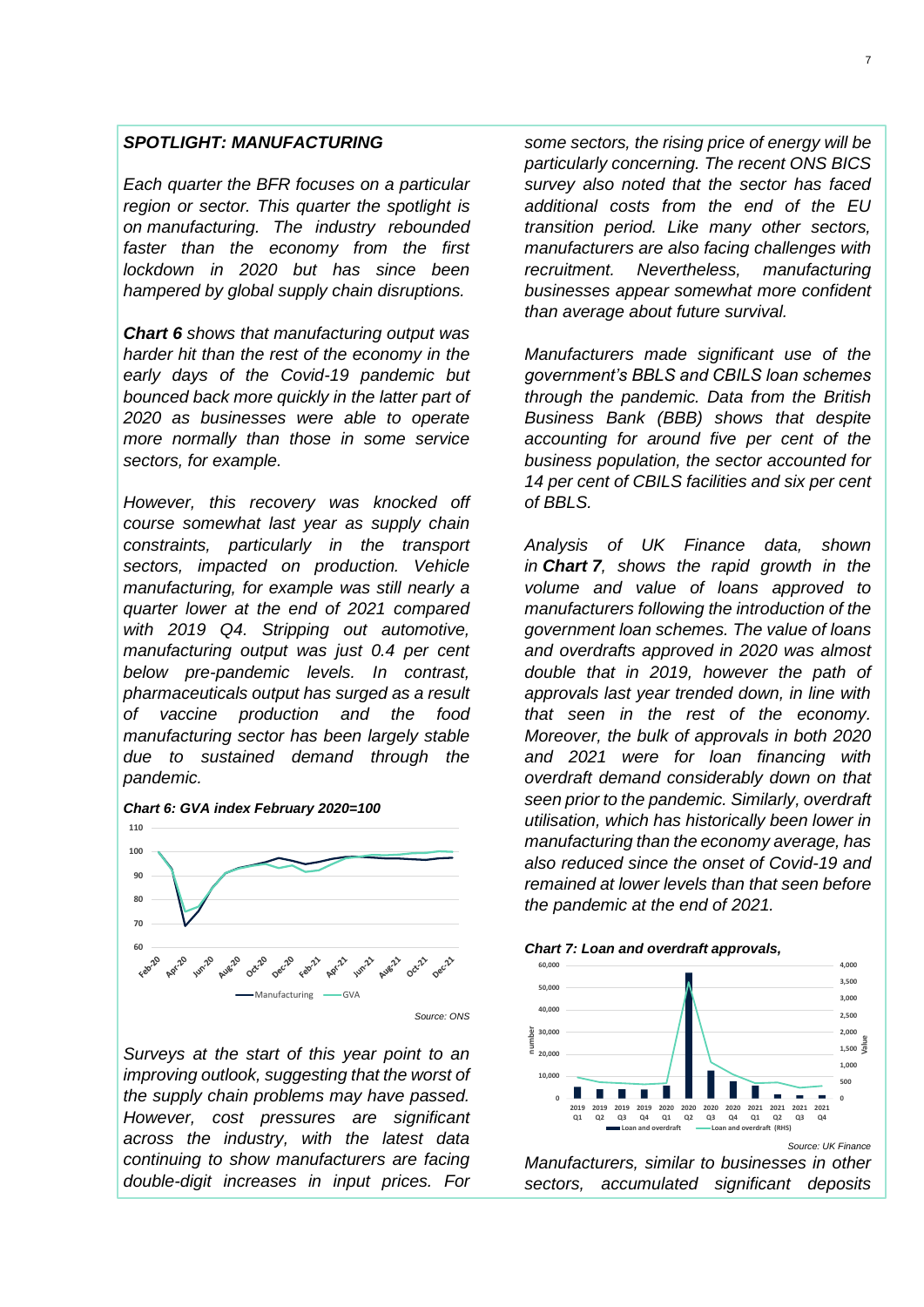*during 2020. At the end of 2020, deposits were a third higher than at the end of the previous year. However, manufacturers' deposits have seen a flatter trend through 2021 than the rest of the economy, actually ending the year lower than where they started 2021 (chart 8).* 



*A focus in recent BFRs has been the shift in repayment activity as companies have started to pay back BBLS and CBILS during 2021. Again, manufacturing repayment trends across 2021 were broadly similar overall to that seen in the rest of the economy, with total repayments 34 per cent higher compared with the previous year (38 per cent in the whole economy). Chart 9 shows the quarterly profile of repayments for the sector, and there is a slight difference compared with the rest of the economy.* 



*Manufacturers' repayments picked up sooner than in the wider economy, showing the first marked increase at the end of 2020. Cumulative growth in repayments in 2020 Q4 and 2021 Q1 was stronger than average, with* 

*the level of repayments stabilising in subsequent quarters.* 

*There are a couple of potential factors behind this profile. Firstly, the somewhat earlier initial rebound in activity, providing some confidence for businesses to pay down loans that were perhaps not fully utilised during the pandemic. Secondly, the disproportionate borrowing by the sector under the government schemes.* 

*Overall manufacturing has had a bumpy ride, particularly through 2021 as parts of the sector were more exposed to global supply disruptions. As an internationally-focused sector, adapting to Brexit challenges has also brought additional costs and challenges. Nevertheless, the finance behaviour of SMEs in the sector has not been materially different from that seen elsewhere in the economy.* 

*It is also a capital-intensive industry and adoption of new technologies and replacing obsolete equipment, likely delayed during the pandemic, could result in additional finance requirements in the coming years.*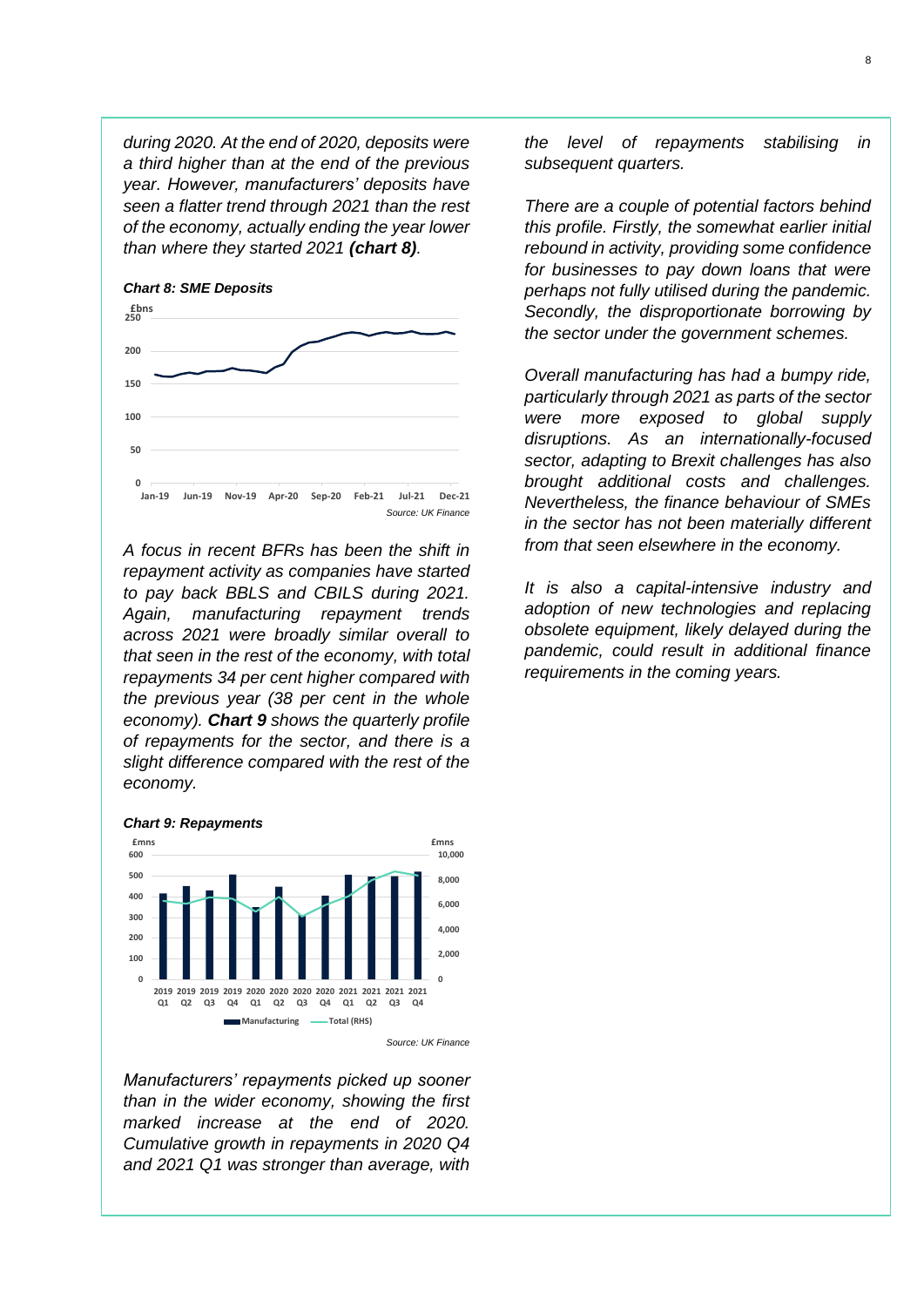#### **Financial headroom**

Alongside the additional finance capacity that remains available through IF/ABL facilities, SMEs continue to have headroom within existing overdraft facilities and through accumulated deposits. This picture of a degree of financial flexibility for SMEs was consistent through 2021.

As we showed earlier, demand for new or increased overdrafts fell sharply as government-backed loans were introduced in 2020 and show no signs of recovery. In addition, there is so far little sign of businesses making more use of existing facilities. Utilisation rates continue to hover close to 40 per cent *(chart 10)*, providing headroom for businesses to manage cashflow and day to day expenses.





SMEs also continue to hold significant deposits, certainly compared with the prepandemic years *(chart 11)*. However, it appears that deposit growth may now be behind us. The level of SME deposits has stabilised at a shade over £270 billion in the past seven months and edged down in December 2021. As businesses return to more normal operations, begin to pay down loans accessed during the pandemic - in addition to managing some large price increases - opportunities to further build deposits are more limited.



As has been the case with most metrics reported in this BFR, there is little sector deviation from the national picture, aside from the usual seasonality in agriculture and slightly more marked declines in December 2021 in accommodation and food activities and recreation and personal services – this may be related to the fall off in activity in these sectors due to the emergence of the Omicron variant.



#### *Chart 12: Net position*

Contrasting lending and deposits across sectors *(chart 12)* the picture continues to be one of deposits exceeding debt, and in most cases by a considerable margin. The exception is agriculture, though this is unrelated to the events of recent years and the situation is more marginal in accommodation and food activities.